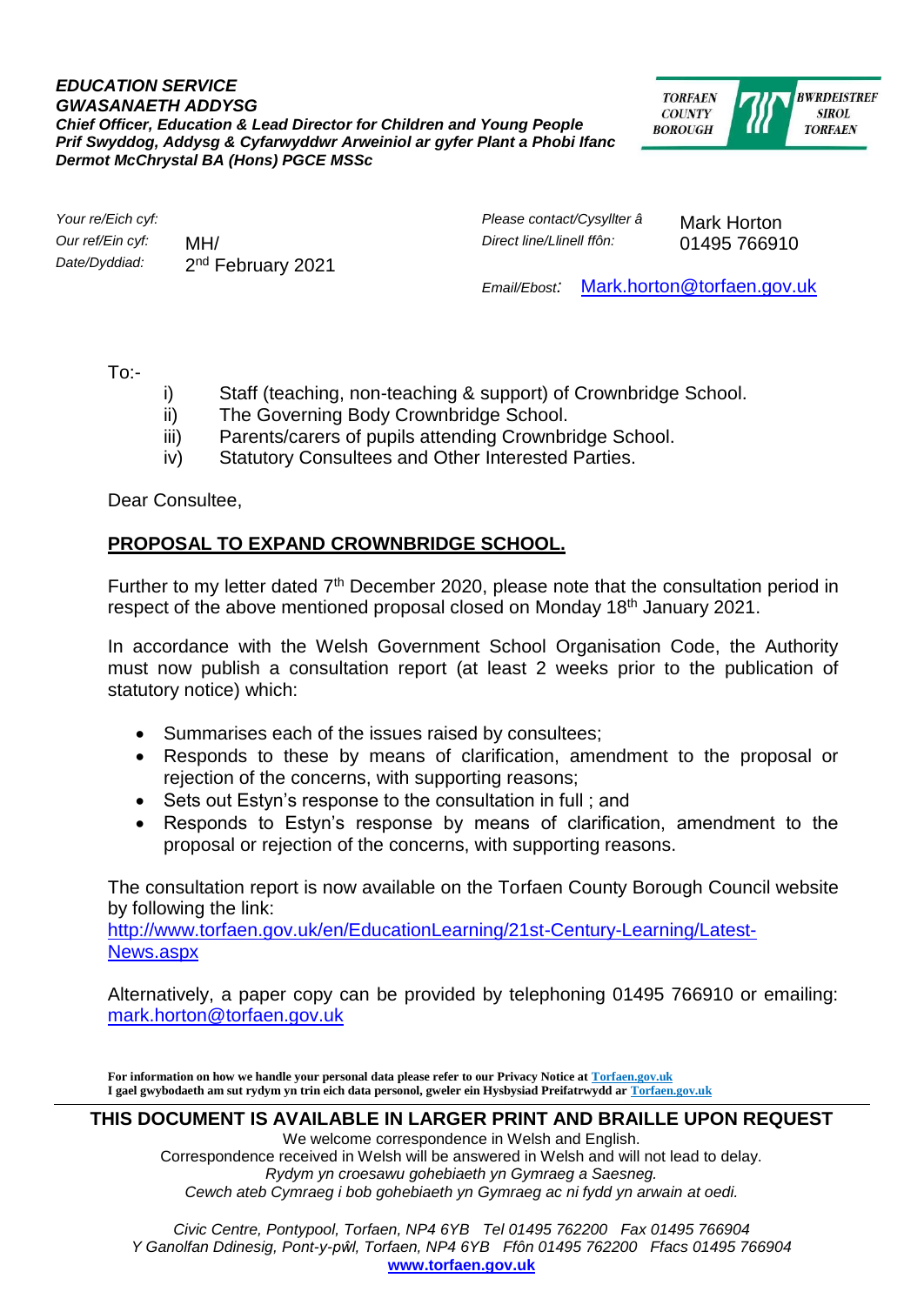This consultation report will also appear as an appendix to a report on the outcome of the consultation process and to consider the next steps that will be considered by Cabinet at a meeting to be held on Tuesday 9<sup>th</sup> February 2021.

A link to the papers for this meeting is here: <http://moderngov.torfaen.gov.uk/ieListDocuments.aspx?CId=134&MId=6033&Ver=4>

If you are unclear about anything or require further information please do not hesitate to contact me.

Yours sincerely

Whake Anta

**MARK HORTON, PRINCIPAL OFFICER LONG TERM CAPITAL STRATEGY** 

 **For information on how we handle your personal data please refer to our Privacy Notice at [Torfaen.gov.uk](http://www.torfaen.gov.uk/en/AboutTheCouncil/DataProtectionFreedomofInformation/DataProtection/Privacy-Notice/PrivacyNotice.aspx) I gael gwybodaeth am sut rydym yn trin eich data personol, gweler ein Hysbysiad Preifatrwydd ar [Torfaen.gov.uk](http://www.torfaen.gov.uk/en/AboutTheCouncil/DataProtectionFreedomofInformation/DataProtection/Privacy-Notice/PrivacyNotice.aspx)**

**THIS DOCUMENT IS AVAILABLE IN LARGER PRINT AND BRAILLE UPON REQUEST**

We welcome correspondence in Welsh and English. Correspondence received in Welsh will be answered in Welsh and will not lead to delay. *Rydym yn croesawu gohebiaeth yn Gymraeg a Saesneg. Cewch ateb Cymraeg i bob gohebiaeth yn Gymraeg ac ni fydd yn arwain at oedi.*

*Civic Centre, Pontypool, Torfaen, NP4 6YB Tel 01495 762200 Fax 01495 766904 Y Ganolfan Ddinesig, Pont-y-pŵl, Torfaen, NP4 6YB Ffôn 01495 762200 Ffacs 01495 766904* **[www.torfaen.gov.uk](http://www.torfaen.gov.uk/)**